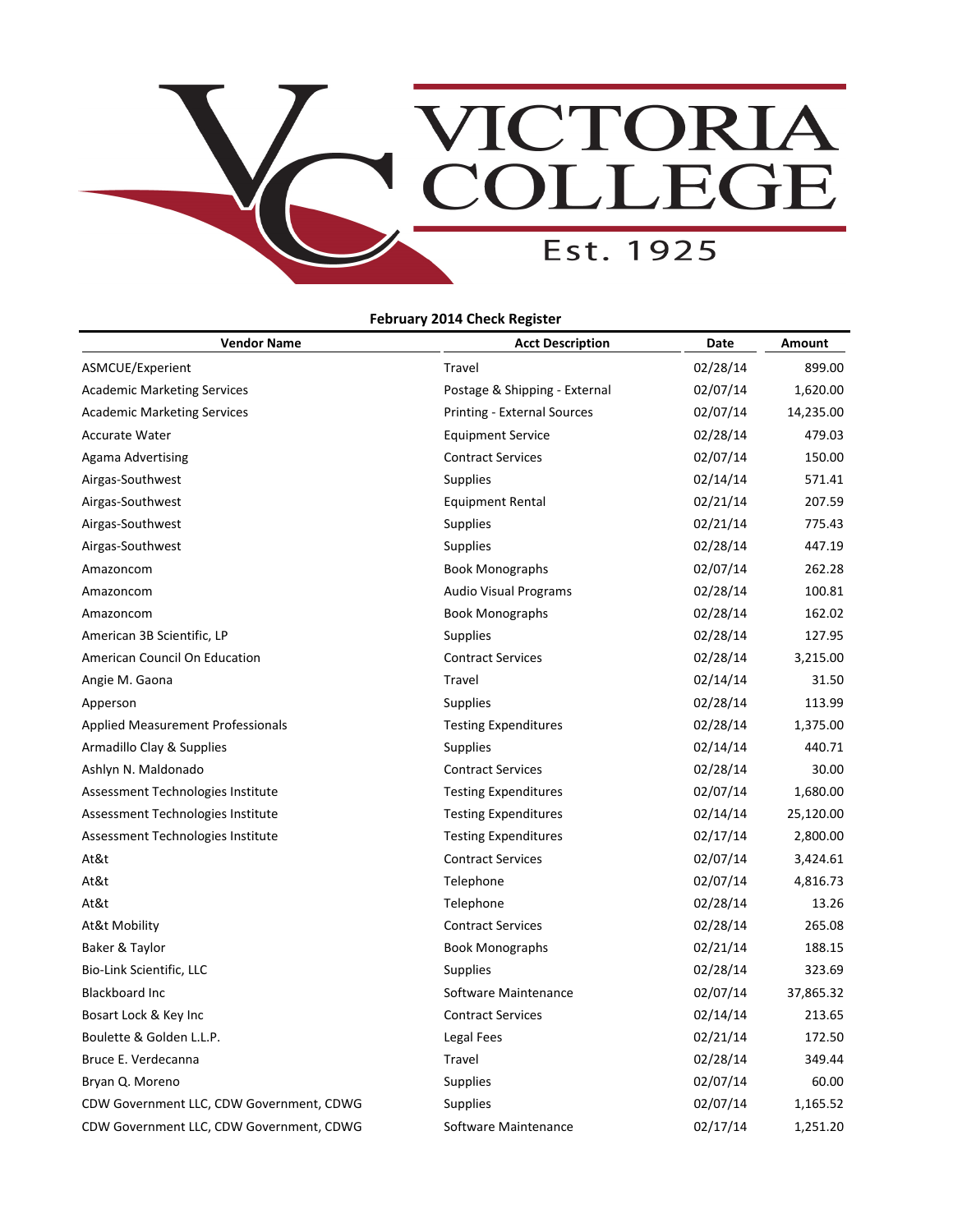| <b>Vendor Name</b>                       | <b>Acct Description</b>        | Date     | <b>Amount</b> |
|------------------------------------------|--------------------------------|----------|---------------|
| CDW Government LLC, CDW Government, CDWG | Supplies                       | 02/17/14 | 101.44        |
| Calhoun County ISD                       | Electricity                    | 02/07/14 | 184.10        |
| Calhoun County ISD                       | Electricity                    | 02/28/14 | 368.37        |
| Cameron R. Buchholz                      | Supplies                       | 02/21/14 | 60.00         |
| Carolina Biological Supply Co            | Supplies                       | 02/07/14 | 173.18        |
| Carolina Biological Supply Co            | Supplies                       | 02/28/14 | 89.08         |
| <b>Centerpoint Energy</b>                | <b>Natural Gas</b>             | 02/17/14 | 662.38        |
| <b>Centerpoint Energy</b>                | <b>Natural Gas</b>             | 02/28/14 | 8,644.29      |
| <b>Century Lanes</b>                     | <b>Facilities Rental</b>       | 02/14/14 | 1,908.00      |
| Chelsey L. Sanders                       | Travel                         | 02/07/14 | 40.00         |
| Christopher A. Williams                  | Supplies                       | 02/21/14 | 60.00         |
| Christopher Pena                         | Travel                         | 02/14/14 | 179.20        |
| <b>Cintas Corporation</b>                | <b>Contract Services</b>       | 02/14/14 | 736.07        |
| <b>Cintas Corporation</b>                | <b>Contract Services</b>       | 02/21/14 | 321.53        |
| <b>Cintas Corporation</b>                | <b>Contract Services</b>       | 02/28/14 | 256.81        |
| City Of Gonzales                         | Electricity                    | 02/28/14 | 2,274.64      |
| City Of Victoria                         | Water                          | 02/28/14 | 4,610.66      |
| City Of Victoria Fire Dept               | <b>Facilities Rental</b>       | 02/07/14 | 3,000.00      |
| City Plumbing Supply-Victoria            | <b>Supplies</b>                | 02/07/14 | 167.69        |
| Clay World                               | <b>Supplies</b>                | 02/21/14 | 749.13        |
| Coastal Office Products, Inc.            | <b>Central Stores</b>          | 02/07/14 | 1,340.07      |
| Coastal Office Products, Inc.            | <b>Central Stores</b>          | 02/14/14 | 906.57        |
| Coastal Office Products, Inc.            | <b>Central Stores</b>          | 02/17/14 | 1,300.90      |
| Coastal Office Products, Inc.            | <b>Central Stores</b>          | 02/28/14 | 6,011.08      |
| Colony Creek Country Club                | <b>Facilities Rental</b>       | 02/14/14 | 420.00        |
| Concertronics                            | <b>Contract Services</b>       | 02/14/14 | 200.00        |
| D.P. Enterprises                         | Supplies                       | 02/21/14 | 441.00        |
| Daniel R. Striedel                       | Travel                         | 02/14/14 | 31.50         |
| DataVox, Inc.                            | <b>Contract Services</b>       | 02/17/14 | 3,272.00      |
| Dean Evans & Associates, Inc.            | <b>Contract Services</b>       | 02/17/14 | 937.50        |
| Dell Marketing LP                        | <b>Central Stores</b>          | 02/14/14 | 1,395.47      |
| Dell Marketing LP                        | Computer & Technology Hardware | 02/14/14 | 1,003.53      |
| Dell Marketing LP                        | <b>Contract Services</b>       | 02/14/14 | 732.00        |
| Dell Marketing LP                        | <b>Central Stores</b>          | 02/21/14 | 639.31        |
| Dell Marketing LP                        | <b>Central Stores</b>          | 02/28/14 | 569.98        |
| Department Of Information Resources      | <b>Contract Services</b>       | 02/28/14 | 3,302.66      |
| Department Of Information Resources      | Telephone                      | 02/28/14 | 145.91        |
| Derek J. Garcia                          | Supplies                       | 02/21/14 | 60.00         |
| Dewone D. Williams                       | Supplies                       | 02/21/14 | 60.00         |
| Direct Energy Business, LLC.             | Electricity                    | 02/14/14 | 47.15         |
| Dr Lawrence L. Garrett                   | Travel                         | 02/07/14 | 104.72        |
| Dr Maria F. Correa                       | Travel                         | 02/14/14 | 78.73         |
| Dr Marylynn L. Fletcher                  | Travel                         | 02/07/14 | 428.64        |
|                                          |                                |          |               |
| Dr Marylynn L. Fletcher                  | Travel                         | 02/28/14 | 121.33        |
| Dr Thomas E. Butler                      | Travel                         | 02/28/14 | 20.12         |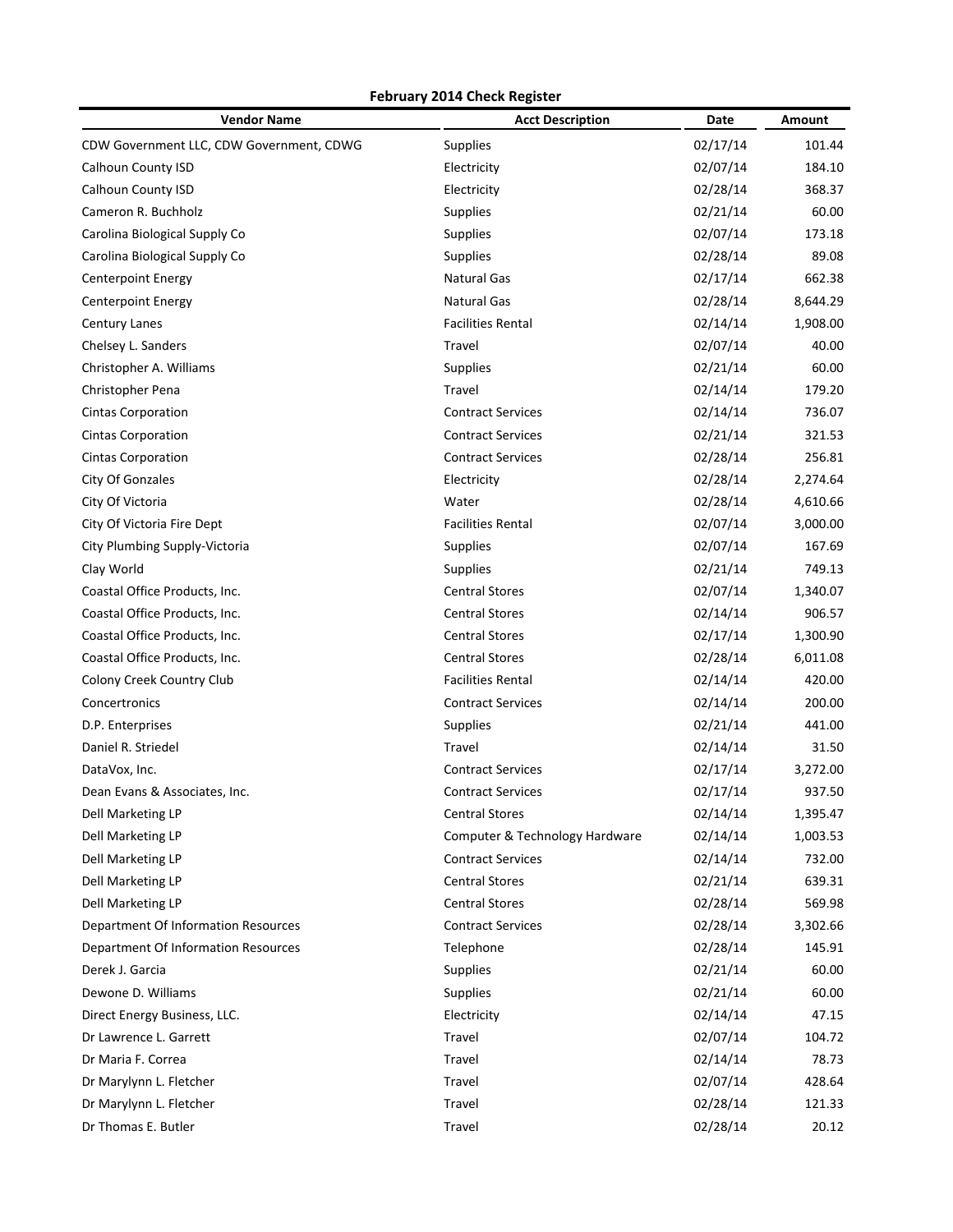| <b>Vendor Name</b>                       | <b>Acct Description</b>              | Date     | Amount     |
|------------------------------------------|--------------------------------------|----------|------------|
| Duquette Piano Service                   | <b>Equipment Service</b>             | 02/07/14 | 100.00     |
| Duquette Piano Service                   | <b>Equipment Service</b>             | 02/28/14 | 200.00     |
| Dynatronics                              | <b>Supplies</b>                      | 02/17/14 | 219.58     |
| <b>Education To Go</b>                   | <b>Purchased Instruction</b>         | 02/28/14 | 650.00     |
| El Tropicano Riverwalk Hotel             | Travel                               | 02/07/14 | 790.74     |
| Elisa Douglas                            | <b>Disabled Student Expenditures</b> | 02/14/14 | 56.25      |
| <b>Emergency Medical Products Inc.</b>   | <b>Supplies</b>                      | 02/17/14 | 2,826.95   |
| <b>Emergency Medical Products Inc.</b>   | <b>Supplies</b>                      | 02/28/14 | 106.50     |
| <b>FISDAP</b>                            | <b>Contract Services</b>             | 02/17/14 | 600.00     |
| <b>FISDAP</b>                            | <b>Contract Services</b>             | 02/28/14 | 120.00     |
| <b>FJ Business Forms</b>                 | <b>Supplies</b>                      | 02/14/14 | 43.12      |
| FedEx                                    | <b>Contract Services</b>             | 02/07/14 | 187.35     |
| Fisher Scientific Company LLC            | <b>Supplies</b>                      | 02/14/14 | 1,891.96   |
| Fisher Scientific Company LLC            | <b>Supplies</b>                      | 02/21/14 | 665.72     |
| Fisher Scientific Company LLC            | Supplies                             | 02/28/14 | 1,164.55   |
| FitMarc                                  | <b>Institutional Memberships</b>     | 02/14/14 | 1,200.00   |
| Future Tek, Inc.                         | <b>Supplies</b>                      | 02/28/14 | 168.00     |
| <b>GT Distributors Inc</b>               | <b>Supplies</b>                      | 02/28/14 | 2,577.25   |
| G W Wheeler & Sons - Plumbers            | <b>Contract Services</b>             | 02/17/14 | 2,056.00   |
| Gexa Energy                              | Electricity                          | 02/07/14 | 75,543.92  |
| Gexa Energy                              | Electricity                          | 02/28/14 | 119,375.48 |
| Goldberg Segalla LLP                     | Legal Fees                           | 02/14/14 | 310.00     |
| <b>Gonzales Building Center</b>          | <b>Supplies</b>                      | 02/14/14 | 203.41     |
| Gonzales Inquirer                        | Advertising                          | 02/14/14 | 596.00     |
| Gonzales Inquirer                        | Advertising                          | 02/17/14 | 145.00     |
| Gonzales Inquirer                        | Advertising                          | 02/21/14 | 84.60      |
| <b>Grant Professionals Association</b>   | Institutional Memberships            | 02/21/14 | 199.00     |
| Graves Dougherty Hearon & Moody, P.C.    | Legal Fees                           | 02/28/14 | 200.00     |
| <b>Great America Leasing Corporation</b> | <b>Equipment Rental</b>              | 02/14/14 | 853.01     |
| Gregory E. Herrera                       | <b>Supplies</b>                      | 02/21/14 | 60.00      |
| <b>Gulf Coast Paper</b>                  | <b>Supplies</b>                      | 02/07/14 | 7,347.56   |
| H&H Overhead Door Co.                    | <b>Supplies</b>                      | 02/14/14 | 686.00     |
| HEB Grocery Co.                          | <b>Supplies</b>                      | 02/14/14 | 132.45     |
| Healthstream Inc.                        | <b>Testing Expenditures</b>          | 02/17/14 | 180.00     |
| <b>Houston Community College</b>         | <b>Purchased Instruction</b>         | 02/07/14 | 33,600.00  |
| Information Technology Works, Inc        | <b>Contract Services</b>             | 02/21/14 | 877.50     |
| James E. Warmuth                         | Travel                               | 02/21/14 | 14.56      |
| Janie Catlin                             | <b>Contract Services</b>             | 02/07/14 | 25.00      |
| Jessie Arriaga Sr                        | <b>Supplies</b>                      | 02/21/14 | 60.00      |
| Job Finder Publications                  | Advertising                          | 02/07/14 | 468.75     |
| Job Finder Publications                  | Advertising                          | 02/17/14 | 468.75     |
| Job Finder Publications                  | Advertising                          | 02/21/14 | 468.75     |
| <b>Job Finder Publications</b>           | Advertising                          | 02/28/14 | 468.75     |
| Joel H. Stratton                         | <b>Supplies</b>                      | 02/07/14 | 60.00      |
| Johnson County Community College         | <b>Contract Services</b>             | 02/07/14 | 1,250.00   |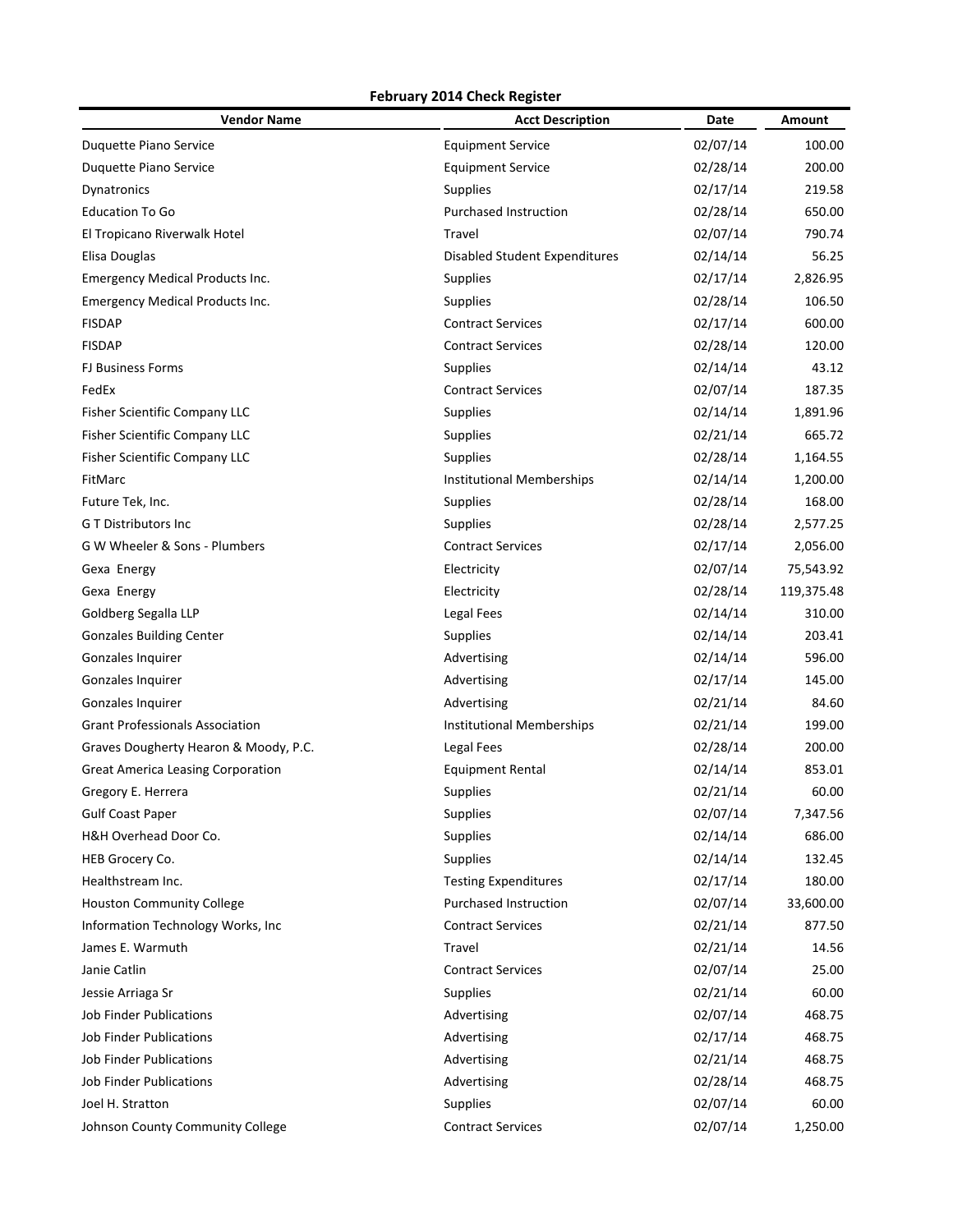| <b>Vendor Name</b>            | <b>Acct Description</b>          | Date     | Amount   |
|-------------------------------|----------------------------------|----------|----------|
| Johnstone Supply              | Supplies                         | 02/21/14 | 123.95   |
| Johnstone Supply              | Supplies                         | 02/28/14 | 134.70   |
| Karczewski Bradshaw LLP       | Legal Fees                       | 02/17/14 | 3,781.25 |
| <b>Kurtz Printing</b>         | <b>Contract Services</b>         | 02/17/14 | 69.00    |
| Lambda Beta Society           | <b>Institutional Memberships</b> | 02/28/14 | 50.00    |
| Lara L. Ondruch               | Travel                           | 02/14/14 | 28.25    |
| Lorina L. Kuhlman             | Travel                           | 02/14/14 | 168.60   |
| Magna Publications, Inc.      | <b>Institutional Memberships</b> | 02/28/14 | 1,397.00 |
| Marfield Corporate Stationary | Printing - External Sources      | 02/14/14 | 99.50    |
| Marfield Corporate Stationary | Printing - External Sources      | 02/21/14 | 22.75    |
| Marfield Corporate Stationary | Printing - External Sources      | 02/28/14 | 51.75    |
| Matera Paper Company, Inc.    | Supplies                         | 02/17/14 | 82.90    |
| <b>Medcom Trainex</b>         | <b>Audio Visual Programs</b>     | 02/21/14 | 322.95   |
| Melinda E. Bass               | Supplies                         | 02/21/14 | 60.00    |
| <b>Midland College</b>        | <b>Purchased Instruction</b>     | 02/14/14 | 200.00   |
| Mitchell Glass Company        | <b>Contract Services</b>         | 02/28/14 | 262.55   |
| Moore Medical LLC             | Supplies                         | 02/14/14 | 1,352.70 |
| Mr Christopher L. Potts       | Travel                           | 02/14/14 | 141.12   |
| Mr Daniel K. Robinson         | Travel                           | 02/07/14 | 371.28   |
| Mr David N. Sulak             | Travel                           | 02/21/14 | 31.36    |
| Mr David N. Sulak             | Travel                           | 02/28/14 | 31.36    |
| Mr David R. Ticen             | Travel                           | 02/28/14 | 44.00    |
| Mr Jeremy M. Gould            | Travel                           | 02/21/14 | 141.07   |
| Mr Jon R. Hayden              | Professional Development         | 02/28/14 | 626.88   |
| Mr Kelly J. Phelps            | Travel                           | 02/21/14 | 171.28   |
| Mr Matthew K. Blundell        | Travel                           | 02/07/14 | 141.12   |
| Mr Matthew K. Blundell        | Travel                           | 02/21/14 | 162.24   |
| Mr Patrick Thiry              | Travel                           | 02/07/14 | 99.46    |
| Mrs Angelica Alvarado         | Travel                           | 02/21/14 | 33.75    |
| Mrs Jacquelyn M. Mikesh       | Travel                           | 02/14/14 | 423.36   |
| Mrs Joyce K. Miller           | Travel                           | 02/28/14 | 23.22    |
| Mrs Melissa C. Robinson       | Travel                           | 02/21/14 | 111.25   |
| Mrs Melissa C. Robinson       | Travel                           | 02/28/14 | 48.69    |
| Mrs Michelle L. Klimitchek    | Travel                           | 02/14/14 | 136.64   |
| Mrs Michelle L. Klimitchek    | Travel                           | 02/28/14 | 145.60   |
| Ms Alejandrina L. Hernandez   | Travel                           | 02/14/14 | 309.62   |
| Ms Barbara L. Sanderson       | Travel                           | 02/14/14 | 131.75   |
| Ms Chloe M. Hall              | Disabled Student Expenditures    | 02/14/14 | 25.00    |
| Ms Danette Johnson            | Travel                           | 02/07/14 | 312.50   |
| Ms Darla G. Guajardo          | <b>Conference Fees</b>           | 02/14/14 | 302.76   |
| Ms Elaine M. Savoie           | Travel                           | 02/21/14 | 100.80   |
| Ms Janie Villarreal           | Travel                           | 02/07/14 | 100.80   |
| Ms Janna L. Driskell          | Travel                           | 02/21/14 | 58.73    |
| Ms Jennifer L. Jennings       | Travel                           | 02/07/14 | 70.56    |
| Ms Jennifer L. Yancey         | Travel                           | 02/14/14 | 296.81   |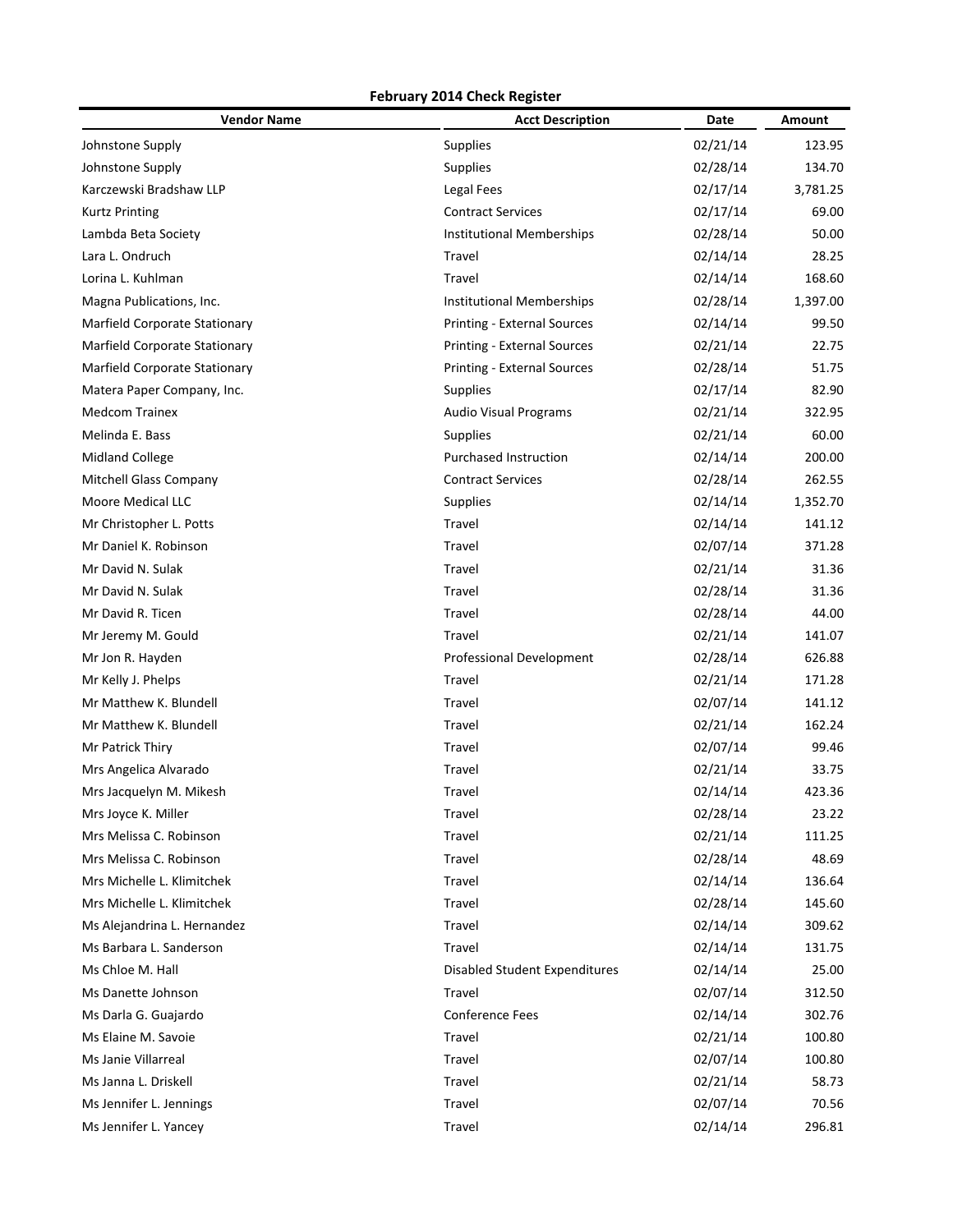| <b>Vendor Name</b>                 | <b>Acct Description</b>          | Date     | <b>Amount</b> |
|------------------------------------|----------------------------------|----------|---------------|
| Ms Melba J. Olivarez               | Travel                           | 02/14/14 | 40.32         |
| Ms Michelle M. Hall                | Travel                           | 02/14/14 | 60.48         |
| Ms Terri A. Kurtz                  | Travel                           | 02/14/14 | 183.71        |
| Ms Tracey C. Bergstrom             | Travel                           | 02/28/14 | 284.48        |
| Notary Public Underwriters         | <b>Institutional Memberships</b> | 02/07/14 | 101.75        |
| OCLC                               | <b>Contract Services</b>         | 02/21/14 | 1,024.30      |
| Office Systems Center              | <b>Equipment Service</b>         | 02/14/14 | 625.00        |
| Olivia Davis                       | Travel                           | 02/07/14 | 40.00         |
| Orkin Exterminating Co, Inc.       | <b>Contract Services</b>         | 02/21/14 | 417.00        |
| Osvaldo Ramirez                    | <b>Supplies</b>                  | 02/07/14 | 60.00         |
| <b>Outburst Advertising</b>        | Advertising                      | 02/14/14 | 960.00        |
| Palo Alto College                  | <b>Purchased Instruction</b>     | 02/14/14 | 400.00        |
| Pandora Media, Inc.                | Advertising                      | 02/17/14 | 190.45        |
| Pasco-Scientific                   | <b>Supplies</b>                  | 02/07/14 | 766.00        |
| <b>Pearson Education</b>           | Supplies                         | 02/07/14 | 1,020.00      |
| <b>Pearson Education</b>           | Supplies                         | 02/14/14 | 1,600.00      |
| Philip Environmental Services, LLC | <b>Contract Services</b>         | 02/21/14 | 3,419.31      |
| Pitney Bowes Inc                   | <b>Equipment Rental</b>          | 02/21/14 | 27.00         |
| Pitney Bowes Inc                   | Postage & Shipping - External    | 02/21/14 | 32.55         |
| Pitney Bowes- Reserve Account      | Postage & Shipping - External    | 02/14/14 | 20,000.00     |
| Pocket Nurse                       | Supplies                         | 02/21/14 | 1,910.84      |
| Point HR Incorporated              | <b>Contract Services</b>         | 02/07/14 | 19.95         |
| Point HR Incorporated              | <b>Contract Services</b>         | 02/28/14 | 19.95         |
| Port Lavaca Chamber of Commerce    | Institutional Memberships        | 02/07/14 | 165.00        |
| Port Lavaca Wave                   | Advertising                      | 02/14/14 | 325.00        |
| Postmaster                         | Postage & Shipping - External    | 02/14/14 | 7,000.00      |
| Praxair Distribution Inc.          | <b>Supplies</b>                  | 02/14/14 | 565.73        |
| Praxair Distribution Inc.          | <b>Supplies</b>                  | 02/28/14 | 701.47        |
| RG & Associates Inc                | <b>Contract Services</b>         | 02/14/14 | 24.95         |
| RG & Associates Inc                | Supplies                         | 02/14/14 | 212.50        |
| RG & Associates Inc                | <b>Supplies</b>                  | 02/21/14 | 107.85        |
| Ranger College                     | Purchased Instruction            | 02/28/14 | 225.00        |
| Redlew, LLc                        | <b>Contract Services</b>         | 02/14/14 | 750.00        |
| Regional Steel Products Inc        | Supplies                         | 02/28/14 | 313.31        |
| Roche Diagnostics Corporation      | <b>Equipment Service</b>         | 02/28/14 | 3,525.93      |
| <b>SECAP</b>                       | <b>Equipment Rental</b>          | 02/14/14 | 216.00        |
| Sam's Club                         | <b>Public Relations</b>          | 02/28/14 | 221.34        |
| Shell Fleet                        | Travel                           | 02/07/14 | 49.00         |
| <b>Shell Fleet</b>                 | Vehicle Supplies & Repairs       | 02/07/14 | 113.04        |
| <b>Shell Fleet</b>                 | <b>Supplies</b>                  | 02/28/14 | 80.83         |
| <b>Shell Fleet</b>                 | Vehicle Supplies & Repairs       | 02/28/14 | 569.20        |
| Sherwin-Williams Co #7436          | Supplies                         | 02/17/14 | 121.37        |
| Six Flags Glass Co.                | <b>Contractor Services</b>       | 02/17/14 | 54,474.00     |
| Six Flags Glass Co.                | Supplies                         | 02/17/14 | 124.00        |
| Solarwinds Worldwide, LLC          | Software Maintenance             | 02/21/14 | 1,190.00      |
|                                    |                                  |          |               |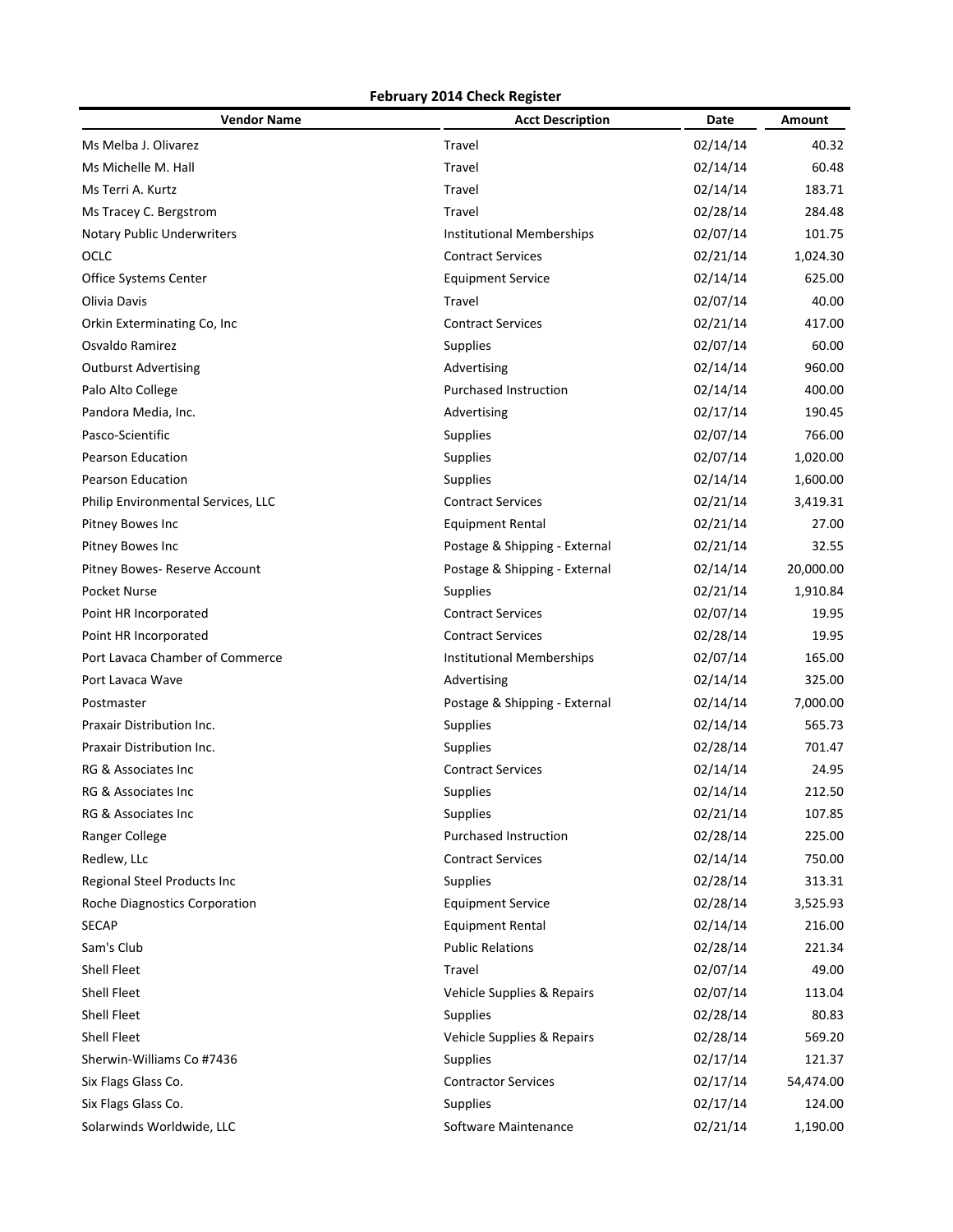| <b>Vendor Name</b>                   | <b>Acct Description</b>          | Date     | Amount   |
|--------------------------------------|----------------------------------|----------|----------|
| SouthComm Publishing Inc.            | Advertising                      | 02/14/14 | 2,650.00 |
| Southern Association Of Colleges     | <b>Contract Services</b>         | 02/21/14 | 6,318.41 |
| Southwest Securities                 | <b>Audit Fees</b>                | 02/21/14 | 1,500.00 |
| Stericycle Inc                       | <b>Contract Services</b>         | 02/14/14 | 229.21   |
| Suddenlink                           | <b>Contract Services</b>         | 02/07/14 | 669.72   |
| Suddenlink Media                     | Advertising                      | 02/14/14 | 550.00   |
| TFI Services, Inc.                   | <b>Contract Services</b>         | 02/21/14 | 987.28   |
| TFI Services, Inc                    | <b>Contract Services</b>         | 02/28/14 | 705.20   |
| TGCI (The Gonzales Cannon, Inc.)     | Advertising                      | 02/07/14 | 24.00    |
| TGCI (The Gonzales Cannon, Inc.)     | Advertising                      | 02/14/14 | 220.00   |
| Target Communitions LLC.             | Advertising                      | 02/14/14 | 332.00   |
| Texas Dept Of Licensing &            | <b>Institutional Memberships</b> | 02/14/14 | 100.00   |
| <b>Texas Education Agency</b>        | <b>Contract Services</b>         | 02/21/14 | 525.00   |
| Texas Excavation Safety Sytems, Inc. | <b>Contract Services</b>         | 02/21/14 | 12.35    |
| <b>Texas Gas Service</b>             | <b>Natural Gas</b>               | 02/07/14 | 233.40   |
| <b>Texas Highways</b>                | <b>Serial Publications</b>       | 02/14/14 | 19.95    |
| Texas Tool & Hardware                | <b>Supplies</b>                  | 02/07/14 | 170.29   |
| The Lamar Companies                  | <b>Contract Services</b>         | 02/14/14 | 900.00   |
| The Productivity Center, Inc.        | <b>Contract Services</b>         | 02/07/14 | 200.00   |
| The Scoring Center-K16 Education Ct  | <b>Contract Services</b>         | 02/07/14 | 411.00   |
| The Scoring Center-K16 Education Ct  | <b>Contract Services</b>         | 02/21/14 | 179.00   |
| The Victoria Advocate                | Advertising                      | 02/07/14 | 1,660.53 |
| The Victoria Advocate                | Advertising                      | 02/17/14 | 845.46   |
| Thyssenkrupp Elevator Corp           | <b>Contract Services</b>         | 02/07/14 | 670.01   |
| Thyssenkrupp Elevator Corp           | <b>Contract Services</b>         | 02/17/14 | 3,221.28 |
| Townsquare Media Victoria            | Advertising                      | 02/14/14 | 140.00   |
| Tsa Consulting Group, Inc            | <b>Contract Services</b>         | 02/21/14 | 844.14   |
| Twin Fountains Walk-In Clinic        | <b>Contract Services</b>         | 02/28/14 | 1,610.00 |
| <b>Tyler Junior College</b>          | <b>Purchased Instruction</b>     | 02/28/14 | 880.00   |
| <b>United Parcel Service</b>         | Postage & Shipping - External    | 02/28/14 | 70.26    |
| <b>United Parcel Service</b>         | Postage - Internal Sources       | 02/28/14 | 11.22    |
| University Of Houston-Victoria       | <b>Public Relations</b>          | 02/07/14 | 198.00   |
| Verizon Southwest, Inc.              | Telephone                        | 02/14/14 | 249.12   |
| Verizon Southwest, Inc.              | Telephone                        | 02/28/14 | 119.82   |
| Vicki L. Miles                       | Travel                           | 02/14/14 | 286.72   |
| Victoria I S D                       | <b>Public Relations</b>          | 02/21/14 | 1,040.00 |
| Victoria I S D                       | Advertising                      | 02/28/14 | 96.00    |
| Victoria Radioworks, LTD             | Advertising                      | 02/14/14 | 240.00   |
| Victoria Regional Airport            | <b>Contract Services</b>         | 02/28/14 | 772.50   |
| Voss Electric Co                     | <b>Supplies</b>                  | 02/28/14 | 290.96   |
| Ward's Natural Science               | <b>Supplies</b>                  | 02/28/14 | 2,212.45 |
| <b>Waste Management</b>              | <b>Contract Services</b>         | 02/07/14 | 2,052.66 |
| West Payment Center                  | <b>Electronic Subscriptions</b>  | 02/21/14 | 657.36   |
| Wholesale Electric Supply Company    | <b>Supplies</b>                  | 02/07/14 | 935.46   |
| Wholesale Electric Supply Company    | Supplies                         | 02/21/14 | 110.47   |